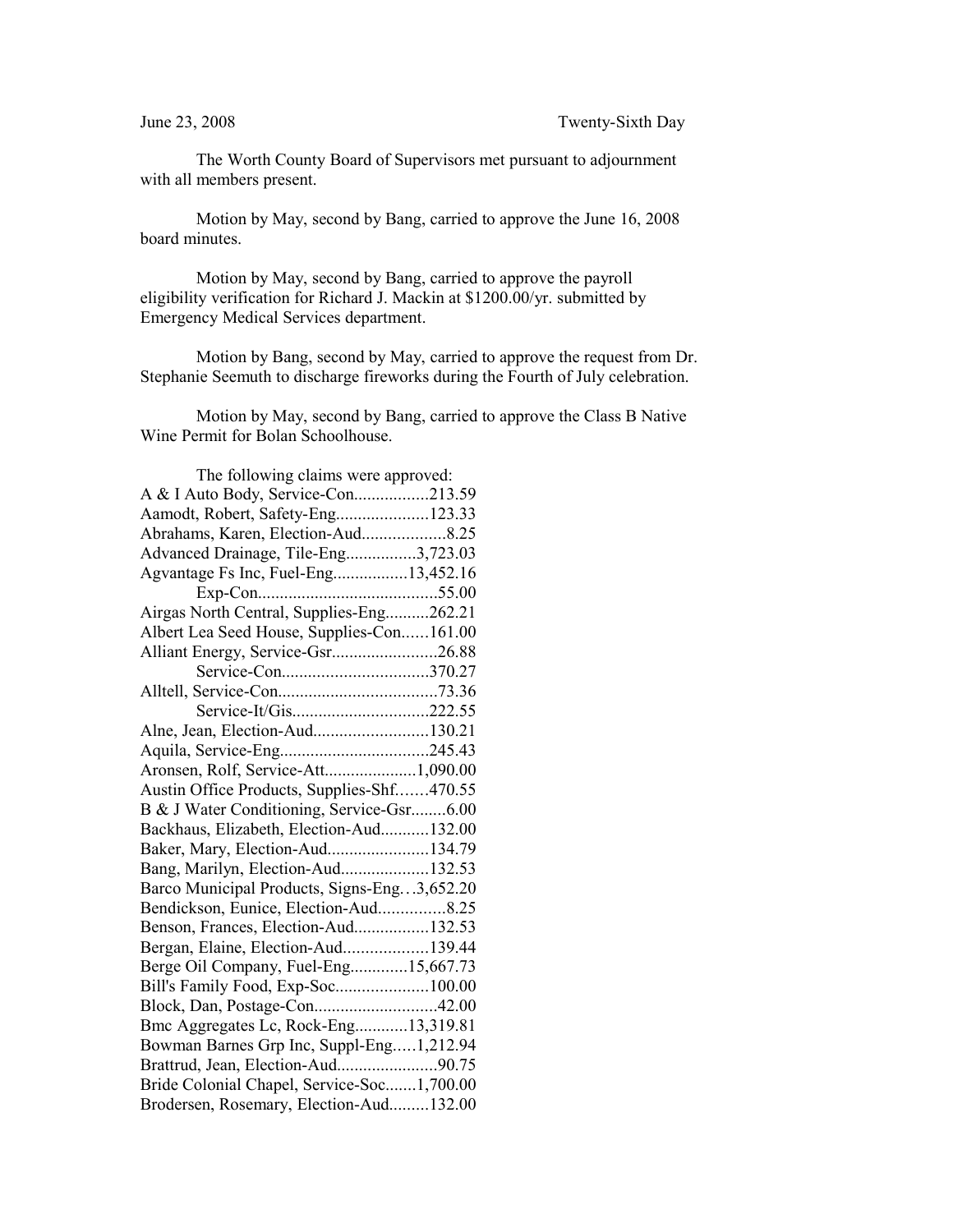| Brunsvold, Deanna, Election-Aud130.21       |  |
|---------------------------------------------|--|
| Bublitz, Laurie J., Election-Aud132.00      |  |
| Buenzow, Shane, Supplies-Sdp12.99           |  |
| Butler, Lynn, Safety-Eng150.00              |  |
|                                             |  |
| Carquest Auto Parts, Parts-Con323.17        |  |
| Chodur, Mark, Well Close-San200.00          |  |
| Christeson, Rick, Safety-Eng150.00          |  |
| Christiansen, James, Safety-Eng150.00       |  |
| City of Fertile, Service-Eng59.45           |  |
| City of Northwood, Service-Con34.00         |  |
| Cap Outlay-E9111,500.00                     |  |
|                                             |  |
|                                             |  |
| Com-Tec Land Mobile, Equip-Shf450.00        |  |
| Community Care Inc, Service-Mha205.01       |  |
| Cooper, Dianne, Election-Aud135.79          |  |
| Crysteel Truck Equipment, Parts-Eng76.30    |  |
| Cummins Central Power Ll, Parts-Eng134.23   |  |
| D & L Equipment, Parts-Eng29.00             |  |
| Dave Syverson Ford, Repairs-Eng250.62       |  |
| Department of Human Serv, Icf-Mha1,791.77   |  |
|                                             |  |
| Dhl Express Inc, Service-Nur35.60           |  |
| Diamond Mowers Inc, Parts-Eng38.66          |  |
|                                             |  |
| Dokken, Donna, Election-Aud132.93           |  |
|                                             |  |
| Duncan Heights Inc, Service-Mha4,187.79     |  |
| Electronic Engineering, Exp-Con115.25       |  |
| Elk Creek Lutheran Ch, Election-Aud50.00    |  |
| Erdmann, June, Election-Aud132.00           |  |
|                                             |  |
| Falkstone Llc, Rock-Con360.35               |  |
| Fallgatter's Market, Supplies-Nur179.92     |  |
|                                             |  |
|                                             |  |
| Farmchem Corp, Parts-Con29.24               |  |
|                                             |  |
| Fertile Fire Dept, Cap Outlay-Shf1,500.00   |  |
| Foss, Genie, Election-Aud132.00             |  |
| Francis Lauer, Service-Mha93.30             |  |
| Gallion, Arlene, Election-Aud103.65         |  |
| Gayther, Kathie, Election-Aud41.25          |  |
| Grafton Fire Depart, Cap Outlay-Shf1,500.00 |  |
| Greens Keepers Lawn, Mowing-Con1,315.00     |  |
| Greve Law Office, Service-Att120.50         |  |
|                                             |  |
| H & H Food Service, Supplies-Shf452.44      |  |
| Hanson, Gary, Service-Con290.00             |  |
|                                             |  |
| Hanson, Jeanette, Mileage-Hha193.91         |  |
|                                             |  |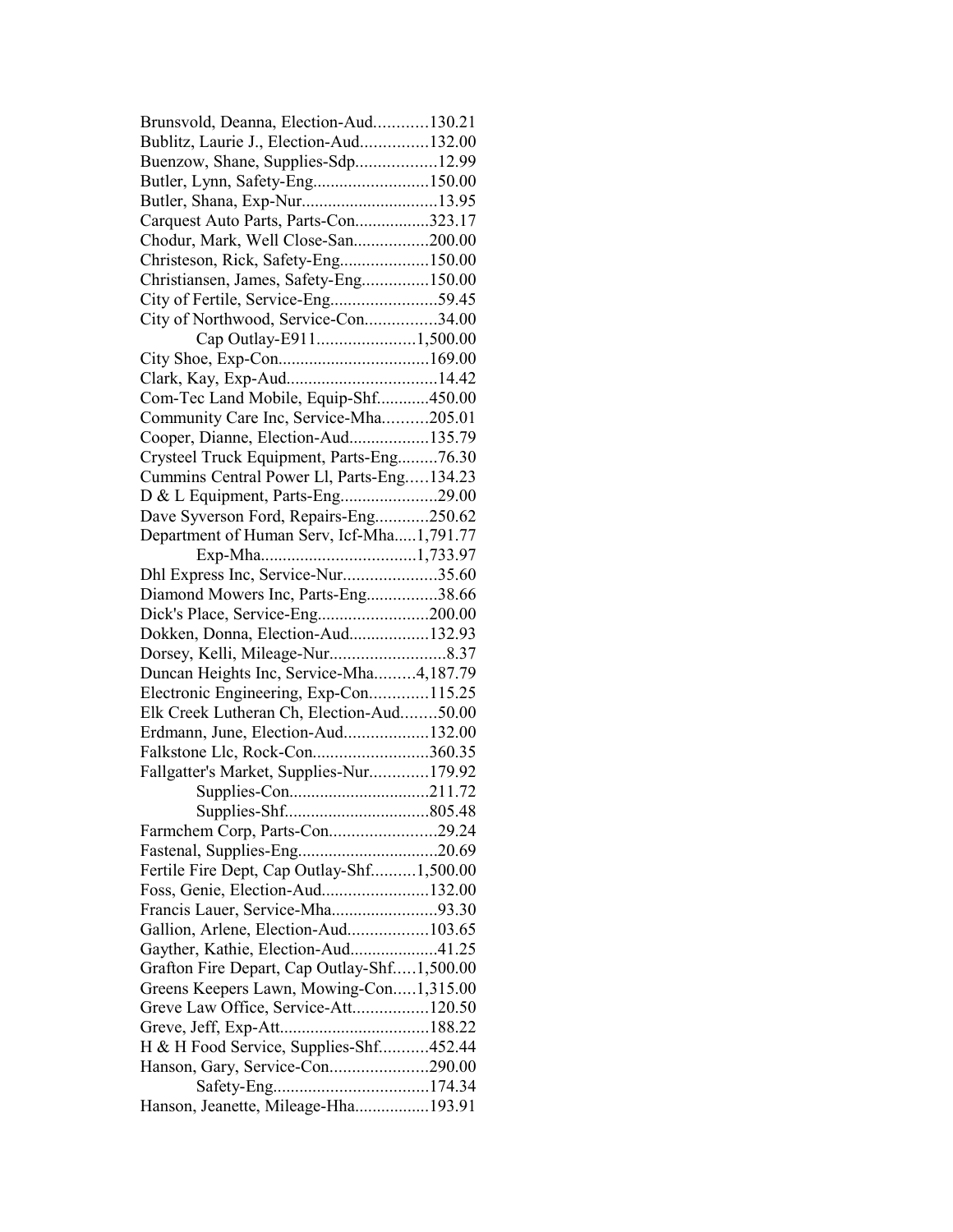| Hart Brothers Weapon, Supplies-Shf590.00   |  |
|--------------------------------------------|--|
| Hartman, Lisa, Exp-Nur28.83                |  |
| Hartman, Renee, Election-Aud132.00         |  |
| Healthworks, Service-Shf124.00             |  |
| Heartland Power Coop, Service-Con77.44     |  |
| Hendrikson, Debra, Election-Aud136.65      |  |
| Henry M. Adkins & Son, Ballots/Aud3,595.22 |  |
| Holstad, Helen, Election-Aud138.51         |  |
| Hope Haven, Service-Mha1,556.20            |  |
| Huebner, Cheryl, Mileage-Nur127.55         |  |
| Huebner, Elaine, Election-Aud132.00        |  |
| Hyde, James E, Meeting-Eng25.00            |  |
| Hygienic Laboratory Acct, Exp-Con26.00     |  |
|                                            |  |
|                                            |  |
|                                            |  |
| 135/105 Welcome Center, H/M-Ndp3,249.52    |  |
| Image Experts, Supplies-Nur2,958.00        |  |
| Ion Exchange Inc, Exp-Con2,075.00          |  |
| Iowa Dept of Human Ser, Ser-Mha35,216.28   |  |
| Iowa Secretary of State, Service-Aud60.30  |  |
| Jennings, Marian, Election-Aud137.99       |  |
| Johnson, Teresa, Exp-Nur2.79               |  |
| Kensett Fire Dept, Cap Outlay-E9111,500.00 |  |
| Kensett Post Office, Service-Sd27.00       |  |
| Kirsch, Kristine, Exp-Shf249.91            |  |
| L M Pump Service, Service-Cap1,946.08      |  |
| L R Falk Const Co, Rock-Eng4,544.88        |  |
|                                            |  |
| Larson Printing Company, Exp-Con46.75      |  |
| Lawson Products Inc, Exp-Con88.59          |  |
| Levorson, Judy, Election-Aud132.00         |  |
| Levorson, Ruth, Election-Aud150.60         |  |
| Lexis-Nexis, Service-Att121.00             |  |
| Liberty Square, Service-Mha1,265.42        |  |
| Low's Standard, Supplies-Gsr75.24          |  |
| 569.37<br>Fuel-Eng                         |  |
|                                            |  |
|                                            |  |
|                                            |  |
| Mahar, Bonnie, Election-Aud130.67          |  |
|                                            |  |
| Manly Junction Signal, Service778.28       |  |
|                                            |  |
|                                            |  |
|                                            |  |
|                                            |  |
| Marshall & Swift Inc, Supplies-Gsr14.93    |  |
|                                            |  |
|                                            |  |
| Martin Marietta Aggregat, Exp-Con51.84     |  |
|                                            |  |
| Mary Rohlfsen, Election-Aud150.08          |  |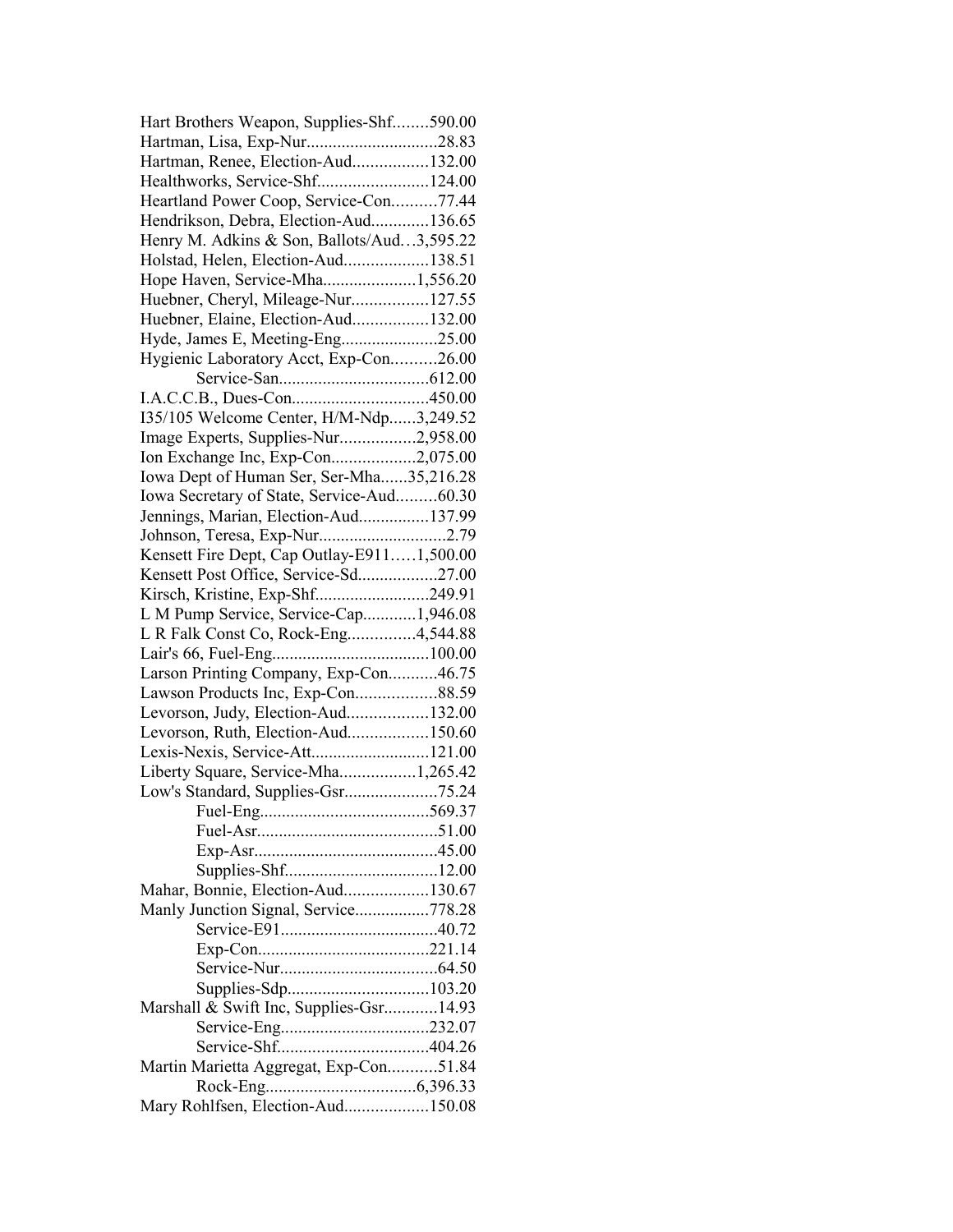| Mason City Business Syst, Serv-Dap22.23    |  |
|--------------------------------------------|--|
|                                            |  |
|                                            |  |
| Mathahs, Dolores, Election-Aud146.36       |  |
|                                            |  |
| Mechem, Elsie L, Mileage-Mha223.64         |  |
|                                            |  |
| Medlang, Linda, Election-Aud142.70         |  |
| Mental Health Center, Service-Mha6,989.41  |  |
| Mercy Medical Center, Service-Mex697.00    |  |
| Michaelis, Carol, Election-Aud154.73       |  |
| Midwest Wheel Companies, Rep-Eng73.40      |  |
| Mireles, Sandra, Reimb-Mha148.73           |  |
| Mitchell Co Care, Service-Mha1,450.80      |  |
| Moen, Dorothy, Election-Aud155.20          |  |
| Moretz, Joleene, Election-Aud132.00        |  |
| Myli, Diane, Mileage-Nur10.97              |  |
| Next Generation Technolo, Serv-Mha650.00   |  |
| North Country Equipment, Parts-Eng623.47   |  |
| North Iowa Sand & Gravel, Rep-Eng3,200.00  |  |
| North Iowa Vocational, Service-Mha1,875.50 |  |
| Northwood Ag Products, Exp-Con378.53       |  |
| Northwood Anchor, Service726.65            |  |
|                                            |  |
|                                            |  |
|                                            |  |
| Northwood Fire Depart, Election-Aud50.00   |  |
| Northwood Lumber Co, Supplies-Con838.35    |  |
|                                            |  |
| Northwood Motor Co, Service-Asr94.98       |  |
| Northwood Short Stop, Exp-Nur24.34         |  |
| Northwood True Value, Supplies-Gsr60.41    |  |
|                                            |  |
|                                            |  |
|                                            |  |
| Northwood Welding Inc, Supplies-Con79.45   |  |
| Northwoods State Bank, Exp-Shf58.85        |  |
| Odden, Marjorie, Election-Aud132.00        |  |
| Olson, Korrine, Election-Aud127.88         |  |
| Olsons Trading Post Inc, Supplies-Con57.25 |  |
|                                            |  |
| Otto Environmental Syst, Suppl-Sdp1,019.65 |  |
|                                            |  |
| Pitney Bowes, Service-Dap552.00            |  |
| Prazak, Edie, Mileage-Hha9.77              |  |
| Printing Services Inc, Supplies-Rec412.21  |  |
|                                            |  |
| Pro Cellular, Supplies-Con19.99            |  |
| Supplies-It/Gis389.99                      |  |
|                                            |  |
|                                            |  |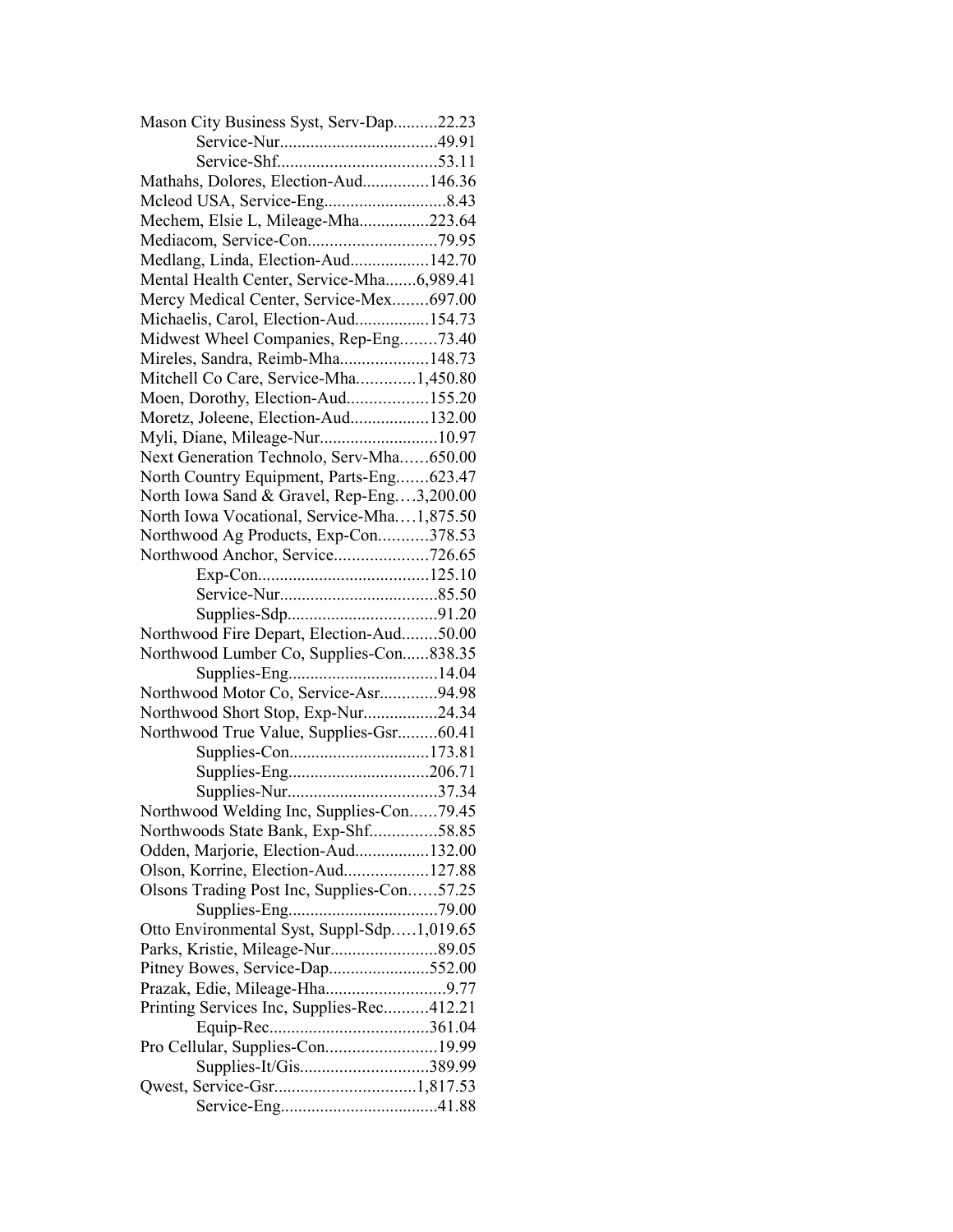| Ram Systems, Service-Nur480.00             |  |
|--------------------------------------------|--|
| Randall Ready Mix Llc, Supplies-Eng306.18  |  |
|                                            |  |
| Redinger, Shanan, Election-Aud136.13       |  |
| Rhodes, Ruth, Election-Aud128.35           |  |
| Rock River Arms, Supplies-Shf18,124.00     |  |
| Rognes, Susan, Election-Aud136.60          |  |
| Rohne, Joel, Mileage-Aud76.26              |  |
|                                            |  |
| Schickel, Candila, Service-Chm55.00        |  |
| Scott Van Keppel Llc, Parts-Eng4,542.74    |  |
| Secretary of State, Dues-Shf30.00          |  |
| Severson, Marilyn, Election-Aud138.92      |  |
| Signatures Supper Club, Exp-Nur871.10      |  |
| St. Lukes Center for Occ, Service-Tra84.00 |  |
| Staples Credit Plan, Supplies-Nur2,367.41  |  |
| Streich, Norma, Election-Aud136.13         |  |
|                                            |  |
| Stumo, Mary, Election-Aud136.19            |  |
| Superior Lamp, Supplies-Eng1,532.97        |  |
| Tenold Olson Hagen Inc, Ins-Ins90.00       |  |
| Tenold, Judy, Election-Aud133.86           |  |
| The Boot House, Exp-Con120.00              |  |
| Thompson, Beulah, Election-Aud131.60       |  |
|                                            |  |
| Thompson, Virginia, Election-Aud8.25       |  |
| Trainer, Sandra, Election-Aud139.44        |  |
|                                            |  |
| Venechuk, Clarice, Election-Aud132.00      |  |
| Ver Helst Snyder Drug, Supplies-Rec250.94  |  |
|                                            |  |
|                                            |  |
|                                            |  |
|                                            |  |
|                                            |  |
|                                            |  |
|                                            |  |
|                                            |  |
|                                            |  |
|                                            |  |
| Webster Co Auditor, Exp-Cta80.02           |  |
| Winn-Worth Betco, H/M Tax-Ndp4,874.28      |  |
| Winnebago Co Aud, Payroll-Mha10,089.68     |  |
| Worth Co Historical Soc, H/M-Ndp3,249.52   |  |
|                                            |  |
| Worth County Fair, H/M Tax-Ndp4,874.28     |  |
| Worth County P H, Exp-Nur169.55            |  |
| Worth County Secondary, Fuel-Con1,584.44   |  |
|                                            |  |
|                                            |  |
|                                            |  |